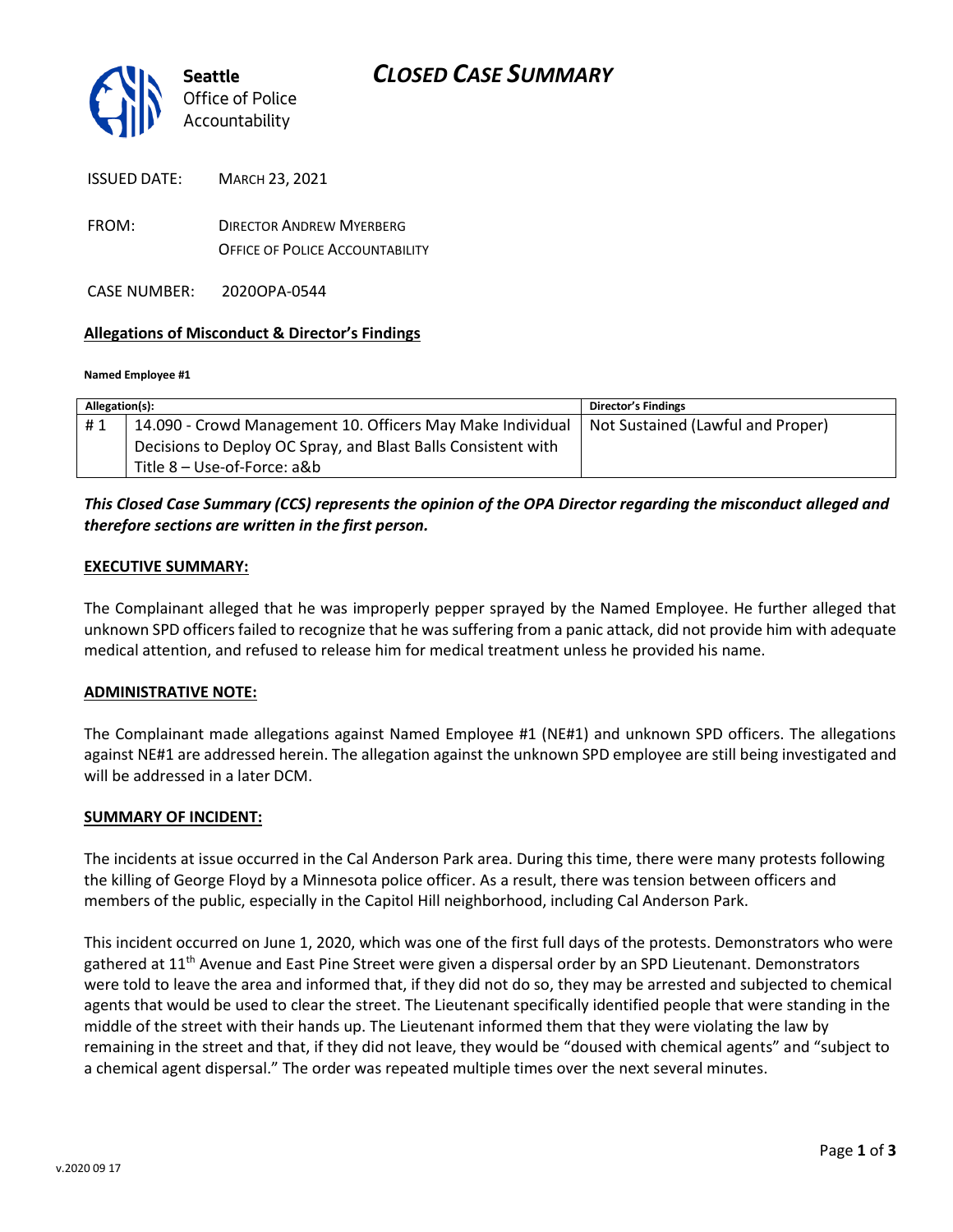## *CLOSED CASE SUMMARY*

OPA CASE NUMBER: 2020OPA-0544

NE#1, a Sergeant, was supervising a squad tasked with clearing the vicinity. After the dispersal order was provided, he began leading his squad up the street and towards where demonstrators where situated. The officers approached the individuals who were standing in the middle of the street. NE#1 deployed two bursts of pepper spray at one individual immediately next to him – the Complainant in this case. The Complainant did not move and was placed under arrest. At that time, Body Worn Video (BWV) showed makeshift barricades – including a dumpster – in the middle of the street behind where the Complainant was standing. There were other demonstrators behind and to the side of the Complainant. The BWV also depicted projectiles being thrown at officers and landing in the immediate vicinity of NE#1, as well as officers deploying blast balls and pepper spray. The area was cleared temporarily, and NE#1 set up a line of officers facing towards where the demonstrators were located.

The Complainant later alleged that NE#1's use of pepper spray towards him was improper. He stated that he was standing peacefully at the time and should not have been targeted. He also alleged that, after the pepper spray was used and he was taken into custody, he had a panic attack, but no officers assisted him.

OPA interviewed NE#1 concerning his use of force. NE#1 stated that demonstrators had been given multiple dispersal orders and were informed that, if they did not leave the area immediately. They would be subject to chemical agents and arrest. NE#1 said that he was instructed to clear the area consistent with these dispersal orders. When he advanced forward, he observed the Complainant and others standing in the middle of the street not moving. NE#1 determined that force would need to be used to remove the Complainant. When evaluating his force options, NE#1 felt that the use of pepper spray was less invasive than going hands on. He further noted that his primary role was that of a supervisor and, if he went hands on and became involved in a physical altercation, he could no longer fulfill that role. Lastly, he believed that the deployment of pepper spray was consistent with the specific terms of the dispersal orders provided by the Lieutenant and the direct commands he received prior to moving forward. He thus deployed pepper spray twice. When the Complainant still did not move, NE#1 pulled him back and to the side, into the custody of other officers.

NE#1 asserted that his force was reasonable, necessary, and proportional under the circumstances. He cited the need to clear the street, the projectiles that were thrown at officers before and after the dispersal, the provision of multiple directions to the Complainant and others to clear the street, and the Complainant's continued deliberate non-compliance.

## **ANALYSIS AND CONCLUSIONS:**

## **Named Employee #1 - Allegation #1** *14.090 - Crowd Management 10. Officers May Make Individual Decisions to Deploy OC Spray, and Blast Balls*

*Consistent with Title 8 – Use-of-Force:a&b*

SPD Policy 14.090-POL-10(8) governs the use of pepper spray and provides that it is permitted to: "defend oneself" "defend someone else"; and/or "prevent significant destruction of property." Such force must also be reasonable, necessary, and proportional as set forth under SPD Policy 8.200(1).

Here, NE#1 articulated that his use of pepper spray was purposed to protect himself and others. He explained that, at the time he advanced towards the Complainant, officers had been taking and continued to take projectiles from the crowd. He stated that it was important to clear the area and to remove all demonstrators. He further stated that



**Seattle** *Office of Police Accountability*